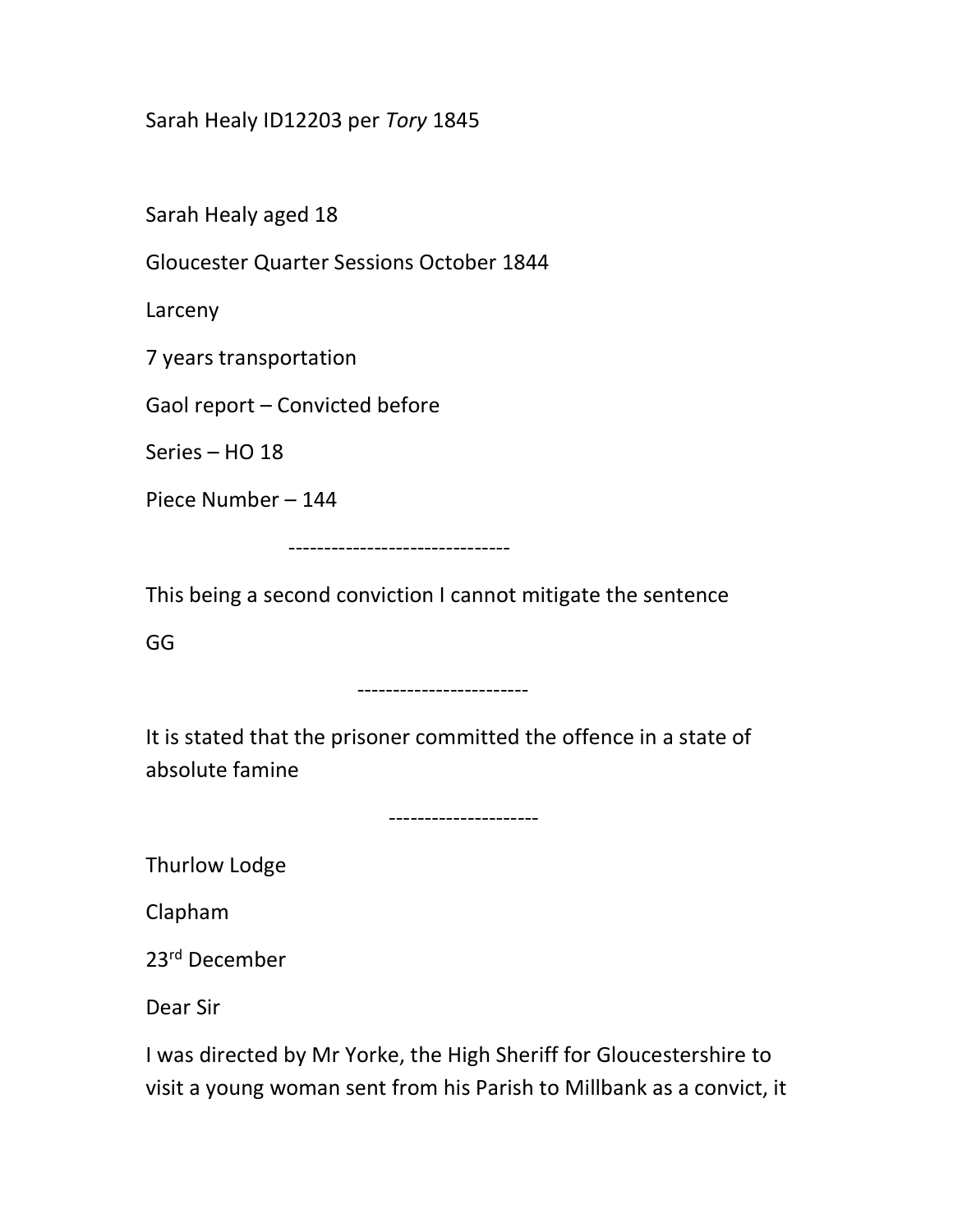seems that her crime was caused from hunger and that the consequence of illusage, she is a respectable and girl and behaves extremely well in prison

Mr Yorke and many gentlemen of that County are extremely anxious to save so young and uncontaminated girl from transportation if possible and have charged me to convey the enclosed Petition to you, trusting that you will have it in your power to cause Sarah Healey's sentence to be mitigated, food was the thing stolen.

I remain

Yours faithfully

[C N Neave]

The following circumstances respecting the convict Sarah Healey are humbly submitted to the Right Honourable Sir James Graham for his favourable consideration.

-----------------------------

In consequence of a letter received by William Healey father of Sarah Healey a convict now under sentence of 7 years transportation for theft at Cheltenham in which he is informed that this sentence will be carried into full effect, unless any circumstances can be added in her favour, we, the undersigned are anxious to state the following facts, in the earnest hope that her sentence may be commuted to imprisonment in this country.

It appears that she had the misfortune to lose her mother at an early age and on her father's marrying a second time, she was treated very cruelly by her stepmother, who, in the intervals that elapsed between her leaving on situation and looking out for another, actually turned her out of doors -- in consequence of her being thus